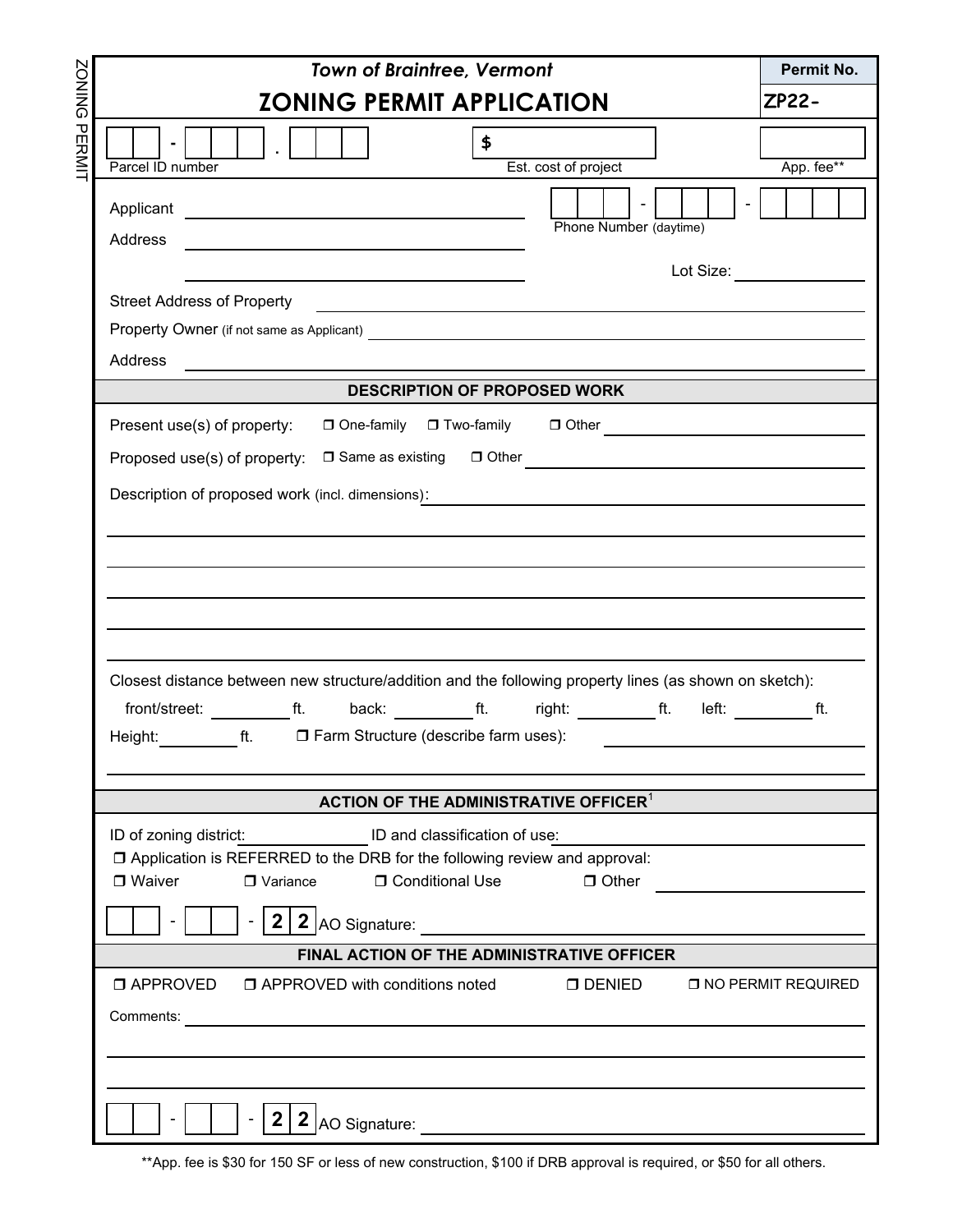## **SITE SKETCH**

**ZP22-**

Draw your existing buildings and proposed buildings here. Include your driveway and town roads and any private roads. Show the front, back and side measurements from your proposed buidlings or improvements and your property lines.